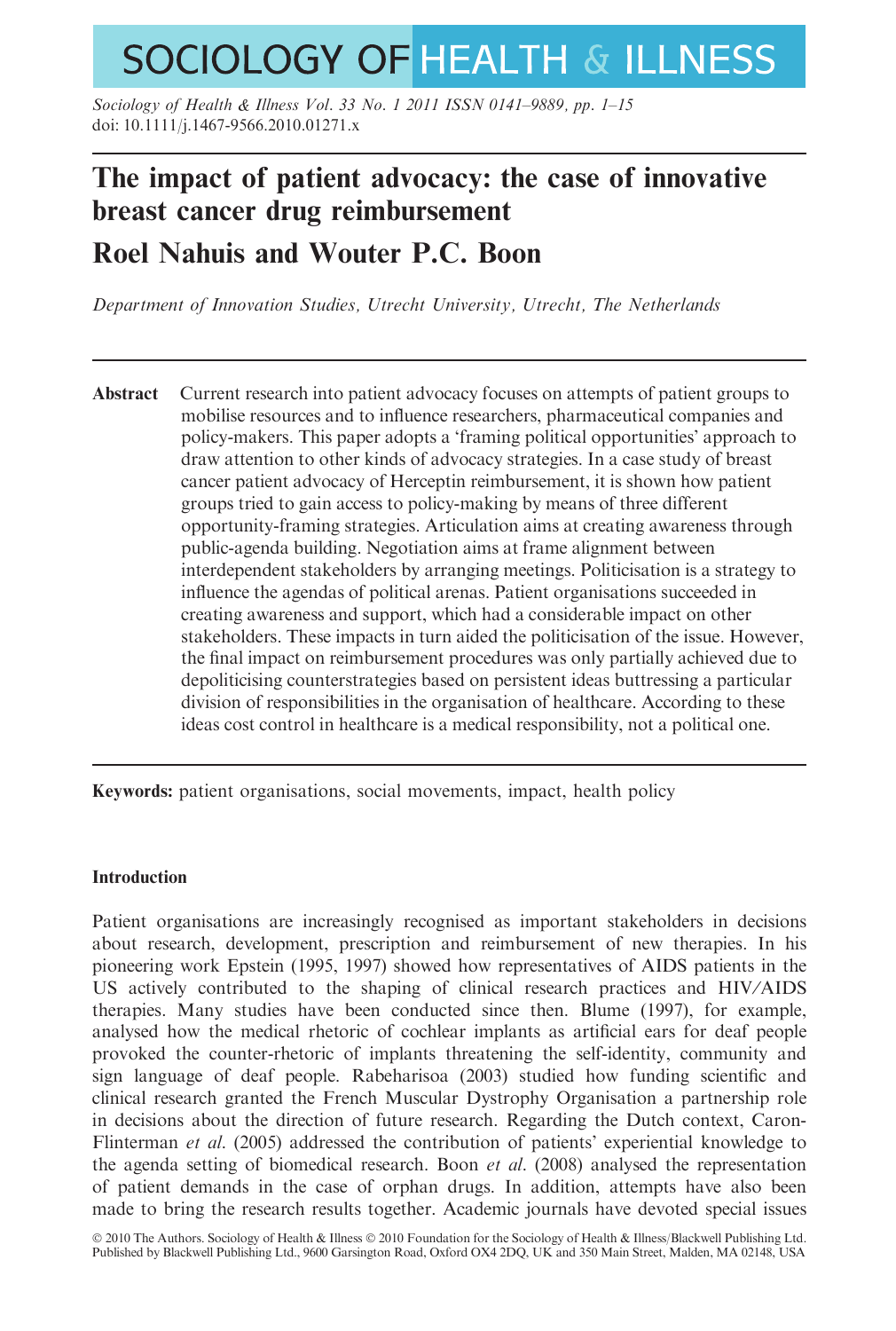to the role of patient groups in biomedical decision-making (Bonnet et al. 1998, Brown and Zavestoski 2004, Hess 2004, Landzelius and Dumit 2006) and an excellent review of the literature has recently been published (Epstein 2008). In this review, Epstein summarises how the work of patient groups challenges traditional conceptions of expertise and how scientific results, technological developments and state policies are often the upshot of heterogeneous practices in which patient groups play an increasingly important role.

In spite of this academic recognition of and focus on successful patient advocacy, patient organisations are in general only marginally involved in policy-making. This article reports on research into the limited success of advocacy of breast cancer patients pertaining to the prescription and reimbursement of Herceptin, an expensive drug that is administered in hospitals.

In the mid-1990s, the Dutch Health Minister and Parliament debated the reimbursement of these drugs in the context of biomedical developments, growing healthcare costs and existing financing procedures. Each hospitalised patient enjoys a right to medically necessary treatment, including the administration of the appropriate registered drugs. Because hospitals have assigned budgets and can allocate them to different forms of treatment and care at their own discretion, the prescription of expensive drugs, of which Herceptin is an example, has implications for many other decisions. The viability of this reimbursement system was the issue of the parliamentary debates. The result of these debates was a temporal rule stating that up to 75 per cent of the expenses for drugs on an 'expensive medicines list' should be financed by health insurance companies, the exact percentage to be negotiated between hospitals and insurance companies. The remainder should be paid from hospital budgets.

This outcome was sustained by a particular policy monopoly (Baumgartner and Jones 1993) that included policy actors, hospitals and reimbursement companies, but excluded medical specialists and patients. The responsibility for cost reduction rested on the shoulders of competing insurance companies, which would have to make agreements with care providers attractive to their customers, and hospitals, which felt a disincentive to administer expensive drugs if alternatives were available. Patient groups had no voice in the decisionmaking about reimbursement criteria.

Herceptin was developed by Genentech and Roche and approved for marketing by the European Medicines Agency for metastasised breast cancer in 2000 and, after additional studies, also for early stage (adjuvant) breast cancer in 2006. Patient organisations were concerned about the 'negotiable percentage rule' and claimed that this was bound to lead to differences in administration of Herceptin between hospitals, regions and countries. They actively opposed the rule, as well as the underlying ideas about how costs should be controlled in healthcare. Organisations of patients aligned with organisations of specialists and engaged in strategies to combat the problem of unequal access in particular and the policy monopoly in general. But final impact on reimbursement procedures was only very partially achieved due to counterstrategies based on the persistent policy monopoly sustaining the prevailing system of cost control in healthcare.

To gain insight into factors explaining (the lack of) patient advocacy impact, we develop a framework that builds on social movement theory and suggests how patient groups employ strategies to mobilise support in a variety of arenas. We follow patient groups and analyse their activities in these arenas. Apart from merely describing debates in which patient advocates attempt to reframe dominant ideas and policies, we also aim at discerning patterns of patient advocacy. These patterns might help patient groups in organising and choosing their strategies in future debates.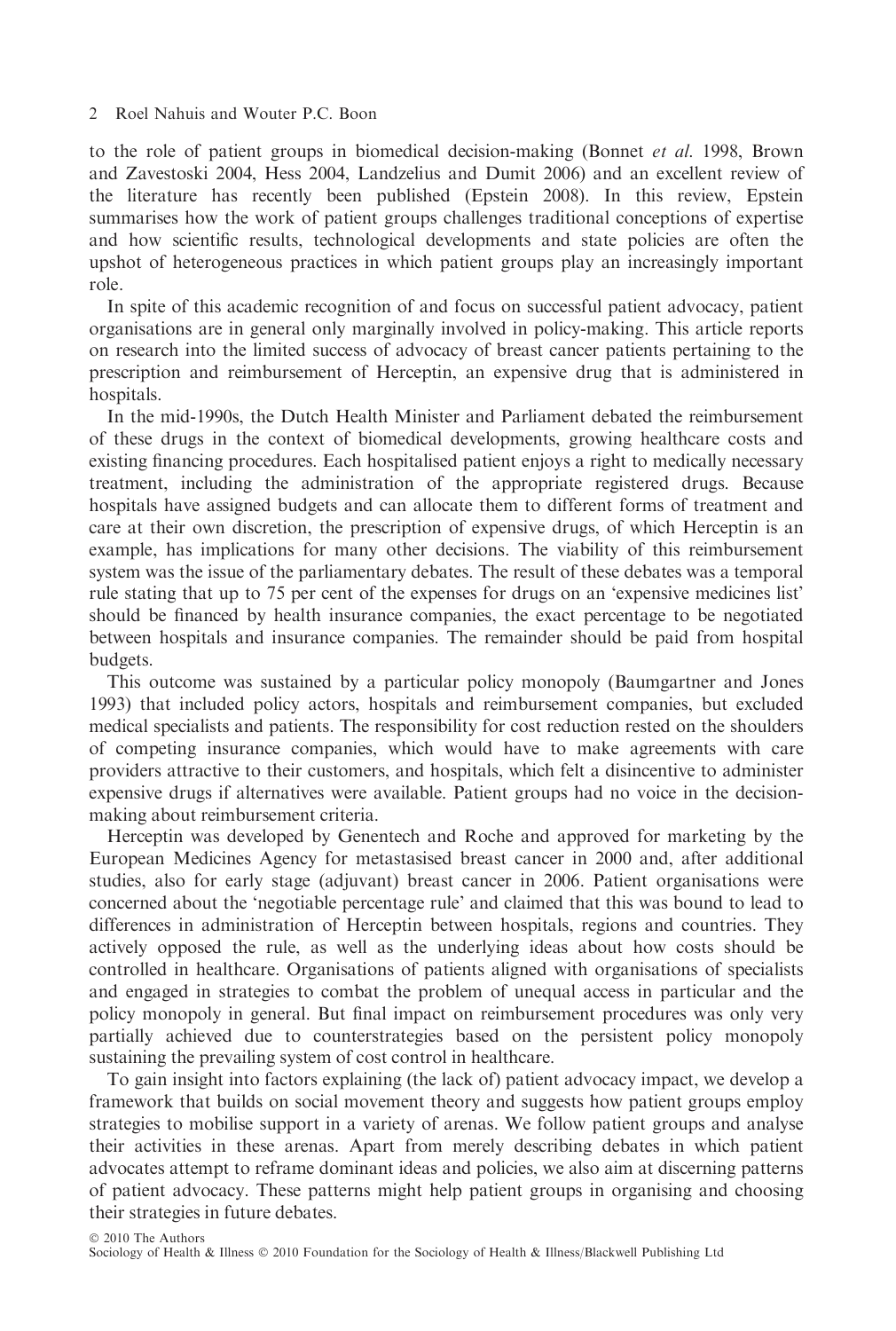# Resource mobilisation, framing and political opportunity structures

Patient advocacy pertaining to Herceptin reimbursement is an example of what in sociological literature is described as social movements. This literature consists of three major traditions that offer explanations for the emergence, dynamics and impact of social movements (McAdam et al. 1996b, Hess et al. 2008). Resource mobilisation theory focuses on organisational structures through which movements can mobilise people and other resources to engage in collective action. Frame analysis focuses on collective processes of interpretation, attribution and social construction, through which people share problem perceptions (diagnostic frames), prospects (prognostic framing) and action orientation (motivational frames) (Benford and Snow 2000). Political opportunity theory draws attention, usually in a comparative way, to changes in institutional structures that allow movements to develop and grow.

Most research on patient organisations, insofar it is concerned with advocacy strategies, departs from resource mobilisation theory. Successful advocacy efforts are explained in terms of the ability of patient organisations to mobilise resources in order to position themselves as 'obligatory passage points' (Callon 1986) for researchers, pharmaceutical companies and policy-makers (Epstein 2008). Examples of such resources are experiential knowledge (Caron-Flinterman et al. 2005), crucial information about family inheritance (Nukaga 2002), efficiency analyses, surveys (Murphy 2004), funding to conduct research, or patients to enrol in clinical trials (Epstein 2008). By the same token, patient groups with less access to strategically important resources will find it more difficult to assert influence. They may want to bring in perspectives or experiences that are not immediately perceived as relevant by other stakeholders. They may have severe difficulty in persuading audiences of the importance and urgency of their demands and concerns. Their limited influence could be explained by their lack of strategically relevant resources and failure to position themselves as obligatory points of passage.

We do not find this a satisfying explanation. There may be more reasons for failure, such as a patient group's inability or unwillingness to articulate its demands and concerns to the right audiences, its failure to align these concerns with the interests of other stakeholders or the strategies of others to downplay the demands of patients. This article explores the variety of reasons why strategies of patient advocacy succeed or fail.

We draw on a fourth approach in social movement theory, which attempts to build bridges between theories of resource mobilisation, framing and political opportunity structures (McAdam et al. 1996a). In this synthetic framework, Gamson and Meyer (1996) introduced the concept of 'framing political opportunities' to emphasise that opportunities are not passive and given, but actively constructed in the process of seizing them. In particular, opportunities pertaining to relatively volatile elements of political structures are seized by social movements to influence other agendas. In the next section we discuss three complementary strategies with which they might do so.

The patient organisation in our case employed these strategies also to challenge a more 'stable' political structure. The object of reframing was a robust idea buttressing the policy monopoly to which they had limited access, namely the idea that cost control should be fostered with market mechanisms. The notion of 'buttressing ideas' serves to explain why policy monopolies typically remain dominant for decades (Baumgartner and Jones 1993, 2002). Policy monopolies are institutional arrangements that reinforce dominant political understandings concerning the policy of interest. These arrangements are buttressed by ideas that are generally connected to core political values that can be communicated directly and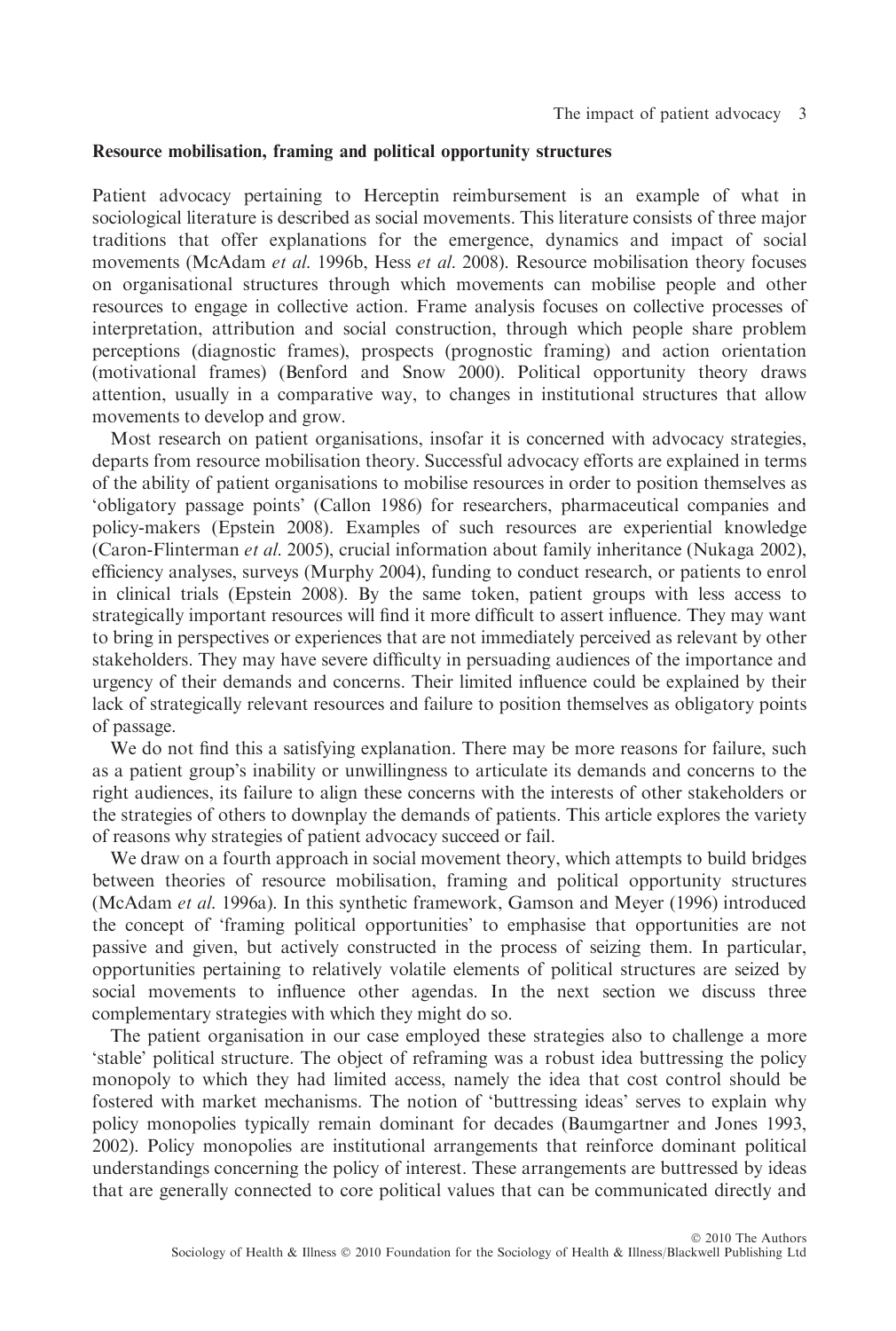simply through image and rhetoric. Examples of such ideas are progress, independence from foreign domination, fairness and economic growth. In our case the neo-liberal idea of cost control co-ordinated via the healthcare market is the dominant idea that patient organisations challenged. This idea buttressed the participatory arrangement that excluded medical professionals and patient groups and that made it difficult for them to express their views and influence policy.

Reframing buttressing ideas is a strategy of patient groups to foster participation in policy monopolies. In their work on patient organisations in the context of the UK National Health Service, Baggott *et al.* suggest how this might work:

Such monopolies may be challenged by previously excluded groups, who set new agendas and redefine problems. These challenging groups *choose arenas* where their resources, skills and expertise have greatest value. If successful, institutional changes lead to the incorporation of groups and their values within a new policy monopoly' (2004: 14, emphasis added).

Patient organisations seek entrance to different kinds of arenas, the agendas of which they try to influence: media arenas, public arenas, electoral arenas and governmental arenas (McCarthy *et al.* 1996). Through these agendas they try to recruit bystanders among different audiences by creating frame resonance.

Frame resonance depends on two factors: the qualities of the frame and the strategies and tactics of the actors. While the necessary qualities of the frame have been dealt with in the social movement literature on collective action frames (Benford and Snow 2000), we focus on actor strategies. How do patient organisations challenge buttressing ideas by influencing agendas and persuading audiences in different arenas? How do they choose arenas to try to (re)shape agendas? Realising that arenas are not independent spaces, but linked in such a way that audiences in one arena may be gatekeepers of other arenas, the question becomes how patient groups employ strategies to shape these linkages. We refer to this process as framing political opportunities more towards the volatile end (in contrast to stable buttressing ideas) of the institutional spectrum (Gamson and Meyer 1996). In the next section we propose a distinction between three complementary strategies: articulation, negotiation and politicisation. This distinction serves to show how patient advocacy efforts may be patterned by particular sequences of strategies. Simultaneously, it offers a new perspective on how to conceptualise and study patient advocacy impact.

# Three strategies of opportunity framing

Instead of departing from a distinction between pre-given institutional arenas, we propose a distinction between complementary strategies to frame political opportunities. Schattschneider distinguishes two basic types of strategies that actors involved in a political struggle might employ: proliferation and containment. With proliferation social groups, usually weaker ones, try to widen a conflict by engaging a broader audience and recruiting new allies to an issue. Containment means that social groups, often dominant ones, aim at settling the issue by disengaging or assimilating critical audiences (Schattschneider 1960, Marres 2005). In this article we suggest refining this typology. We define three complementary strategies, each of which could result in proliferation or containment.

Articulation is a strategy with which patient groups choose and shape arenas that enable them to express their action frames and underlying views and values. Public protest, open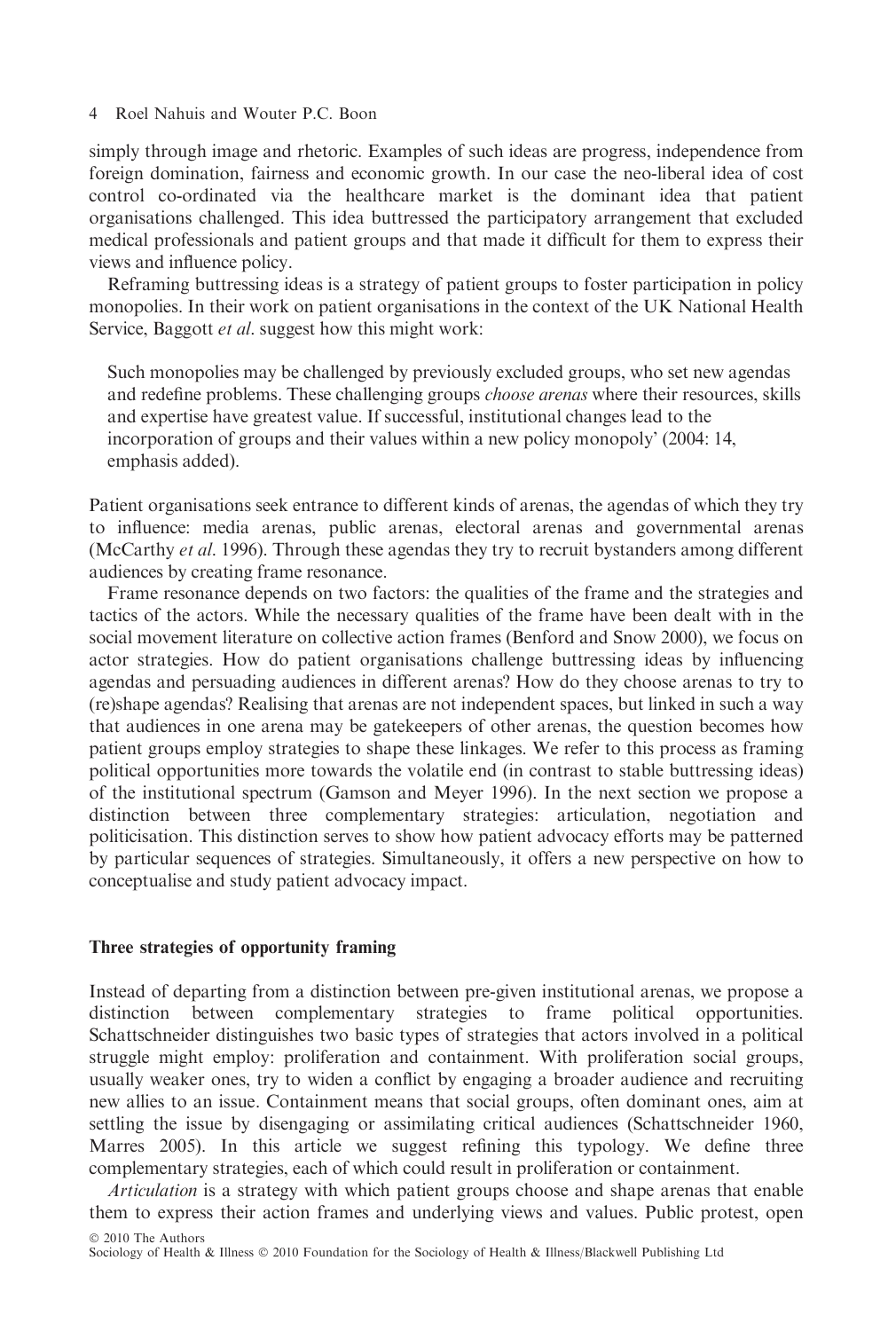letters and demonstrations are typical examples. Articulation is most often organised to obtain media coverage. The targeted audience consists of possible supporters, with whom patient groups want to form an alliance in their opposition against a particular policy monopoly or buttressing idea. As Kolker (2004) shows, an effective strategy to attract media attention to an issue is to draw on existing cultural frames and symbols prevailing in the audience. Articulation proliferates when it creates awareness of and sympathy for the patient group's action frame. If patient groups fail to persuade bystanders, we speak of dearticulation. Established ideas then contain the voice of patient groups.

Negotiation is a strategy with which interdependent stakeholders attempt to form alliances. Alliances are a crucial resource for patient advocacy groups (Baggott *et al.* 2004) and come about by organising bilateral meetings, brainstorming sessions or consultations. To some degree stakeholders may already have aligned frames partly because of previous articulations. Negotiation is not directly targeted at a particular audience, because the involved stakeholders are primarily oriented at persuading each other. A common enemy may, however, be an important motivation for stakeholders to engage in negotiations. Negotiation requires important political skills and the capacity to align one's frame with other more or less complementary frames. The impact thus depends on finding and emphasising common elements in different frames. Here, containment acquires a positive meaning denoting the creation of consensus on a particular framing of ideas. While negotiation is often crucial for patient groups to achieve an impact, it clearly does not provide a guarantee. Other stakeholders may resist compromising their frame and prefer to go their own way leading to further, but unproductive, proliferation.

Politicisation is a strategy to influence the agendas of political arenas. Participants in these arenas are authorised to make decisions based on their representative legitimacy. Typical examples of arenas are city councils and parliaments, within which power disparities are assumed to reflect the will of the electorate. The electorate is the audience, whose expectations are anticipated in order to show that it is being represented. When patient groups engage in articulation and negotiation processes, they seek to influence those who are influential in political arenas: politicians, the electorate audience or social groups in other arenas who have a similar interest in persuading politicians and their audience. If successful, politicisation leads to proliferating debates about buttressing ideas and the specific problems they create. If not successful, we speak of depoliticisation. Depoliticisation leads to containment and occurs when majorities are not willing to question policy monopolies and buttressing ideas, because they do not share the values underlying the patient group's action frame.

# The case of Herceptin reimbursement

A case study was conducted to reveal examples of these different strategies and show how they contributed to the impact of a patient group on policy-making. We aimed at revealing patterns in patient involvement and impact by exploring how articulation, negotiation and politicisation followed each other and built on each other's outcomes.

The data used for this case study were obtained from the archives and public websites of the Dutch Breast Cancer Association (BVN) and other actors involved. These other organisations included medical specialist groups, Parliament, the health ministry, other patient organisations (such as the Dutch Federation of Cancer Patient Organisations (NFK)), representative organisations of the pharmaceutical industry, insurance companies and hospitals. The sources (598 in total) included archival records, policy documents, letters,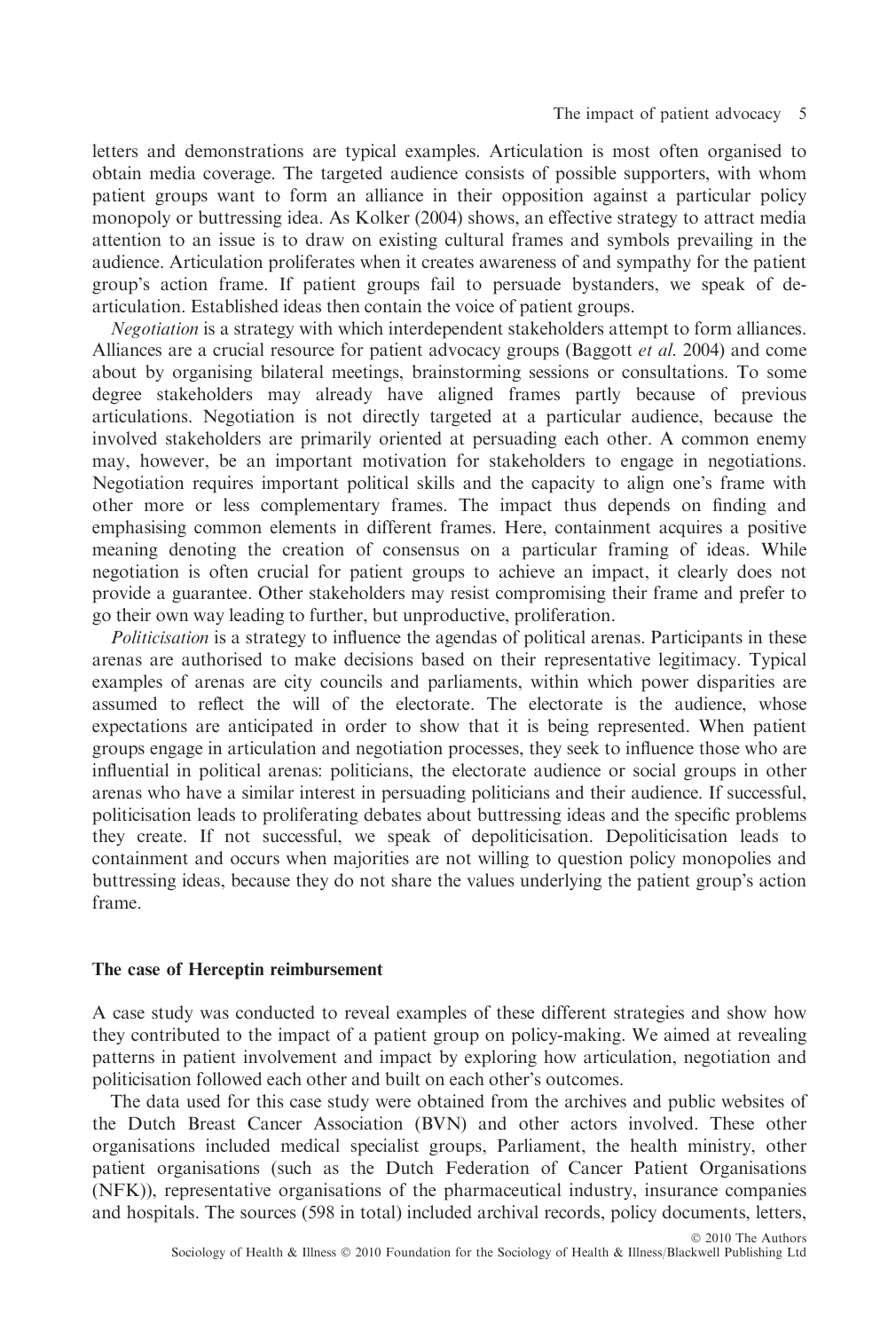parliamentary proceedings, annual reports, evaluation reports and minutes of board and committee meetings of these organisations. These were complemented with articles from Dutch newspapers. The open access material was searched using keywords (such as Herceptin, reimbursement, etc.). For most of the organisations the sources were used that were made available to us, whereas in the cases of BVN and NFK the complete archives were searched. By means of a snowball method (Bijker 1995) references to meetings, policy documents, project proposals and other sources of information were found. In addition, we conducted 15 interviews with representatives of these organisations ranging from chairmen and managing directors to researchers and secretaries. The aim of these interviews was to clarify interpretations of the written material, in this way creating a more validated and informed story. The written and interview material yielded 2503 events and statements from which we were able to draft our case study. These stories were checked by three key informants in the Dutch healthcare field.

The overall story can be divided into two episodes. In the first, patient organisations convinced the minister of health to change the reimbursement rule; he did so while keeping underlying ideas mainly intact. In the second episode, the patient organisations continued to oppose these ideas as the main source of the still existing problem of unequal access to expensive medicines.

# Episode one: solving the problem without structural change

Between 2003 and 2005 the BVN and NFK actively drew attention to the problem of unequal access to expensive medicines like Herceptin. The final impacts of their strategies were not realised until the issue passed a sequence of arenas with different agendas. These framing strategies can be divided into articulation, negotiation and politicisation. Figure 1 depicts the relations between these strategies as they occurred in the first episode.

# Articulation

In open letters to the Dutch Parliament, two organisations of oncologists warned that the situation of the then existing reimbursement regulation would lead to serious problems of unequal access. Hospital budgets were stretched to the limit by expensive medicines and medical specialists had to make decisions based on financial arguments instead of what is called 'standard medical treatment'. This would not only lead to underdiagnosis, undertreatment and differences between regions and countries, but also to a violation of medical professional autonomy. In association with the BVN and NFK, they questioned the dominant idea that a negotiable reimbursement percentage is a good mechanism for cost control in healthcare by pointing to the undesirable consequences of this mechanism. Their articulation strategies took the form of sending letters, organising meetings and attracting media attention. Newspapers devoted ample attention to the debate and an influential current affairs television programme broadcast an item on this issue featuring two medical specialists. In these media, the term 'postcode care' was used to denote the unequal access to drugs. The Dutch hospital representatives added figures indicating that in about one-third of the hospitals less than 75 per cent of the total drug costs were reimbursed by insurance companies.

The oncologists' organisations furthermore produced a report indicating that 20 per cent of the hospitals had problems and released a letter in which they calculated the costs for the healthcare system if hospital departments worked with 100 per cent reimbursement. These indicative figures showed that there was no strong need to maintain the current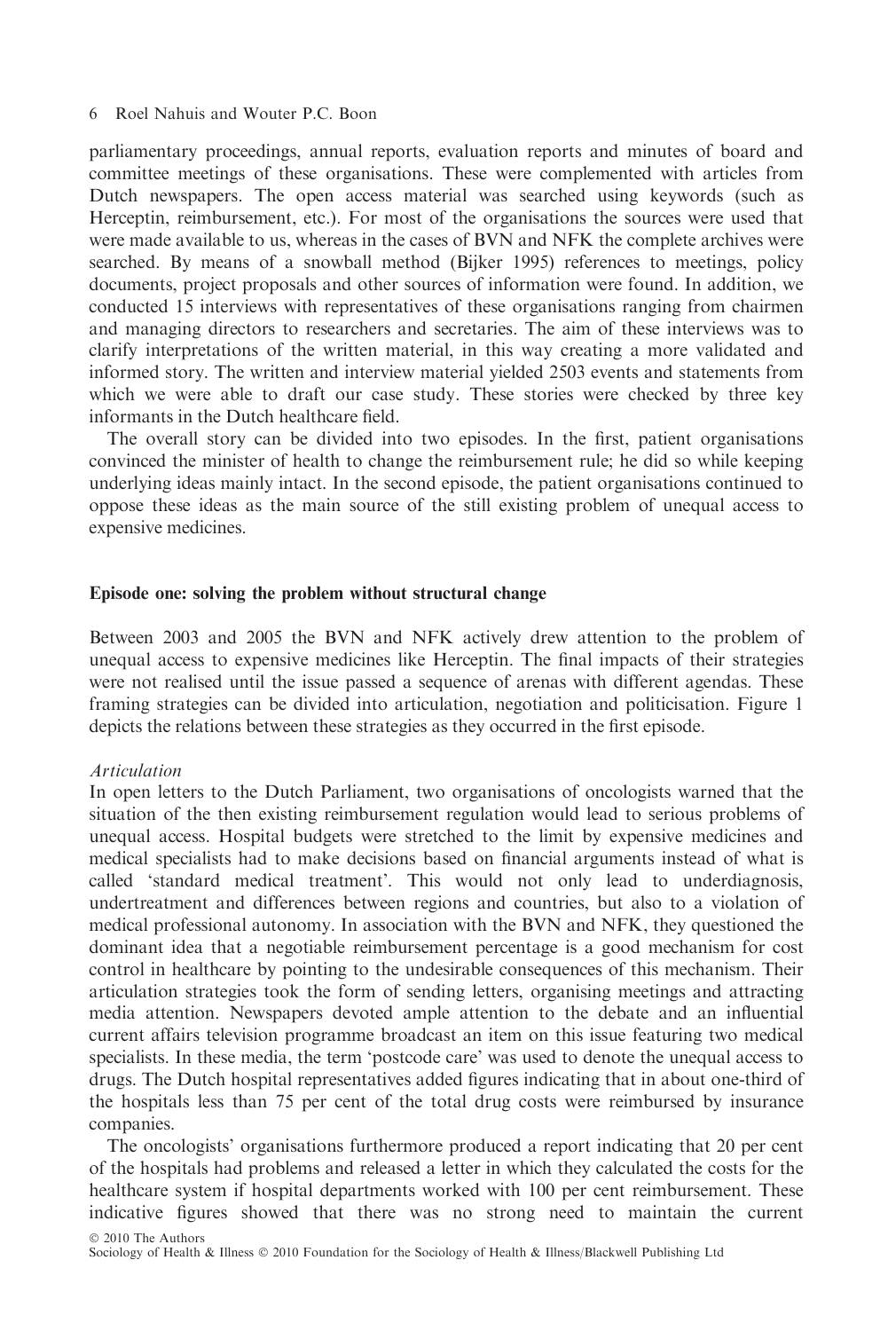

Figure 1 Patterns of strategic efforts in the first episode  $(2003-2005)$ 

reimbursement rule. The two organisations sent another letter, together with the NFK, to Parliament urging the minister to take action.

In a consultation round, the minister (who was not convinced that inequalities actually existed) asked the stakeholders for concrete information about patients who were not treated, the kind of considerations, the hospitals involved and the kind of communication between physicians and insurance companies, hospital boards and patients. Insurance companies claimed that hospitals should use their own budgets to avoid undertreatment, but organisations representing hospitals and pharmacists argued that drugs should be 100 per cent reimbursed if they were decreed part of standard medical practice by medical professional groups. Patient groups continued stressing the unacceptability of 'postcode care' and said that patients were ill-informed about whether they were treated with the right drug, and were unable to communicate with physicians and insurance companies about this issue. They also questioned the dominant idea of cost control via financial incentives to hospitals. They thought that healthcare costs could be better balanced by means of a (political) discussion about the maximum price for every year of life gained.

Meanwhile, the BVN had taken another initiative to counteract the minister's response that the unequal access problem was merely hypothetical. It published a report with more concrete figures revealing undertreatment and differences between regions and countries in Herceptin usage. The accompanying press release featured a breast cancer patient having had great difficulty in gaining access to Herceptin.

In articulating the urgent problem of unequal access to expensive drugs, patient organisations, among others, preferred a strategy of writing open letters to convince a wider audience of their problem of interpretation. This appeared to be particularly effective when they led to media coverage. The use of 'postcode care' as a rhetoric device can be seen as an example of framing opportunity. These two words summarise a complex problem and at the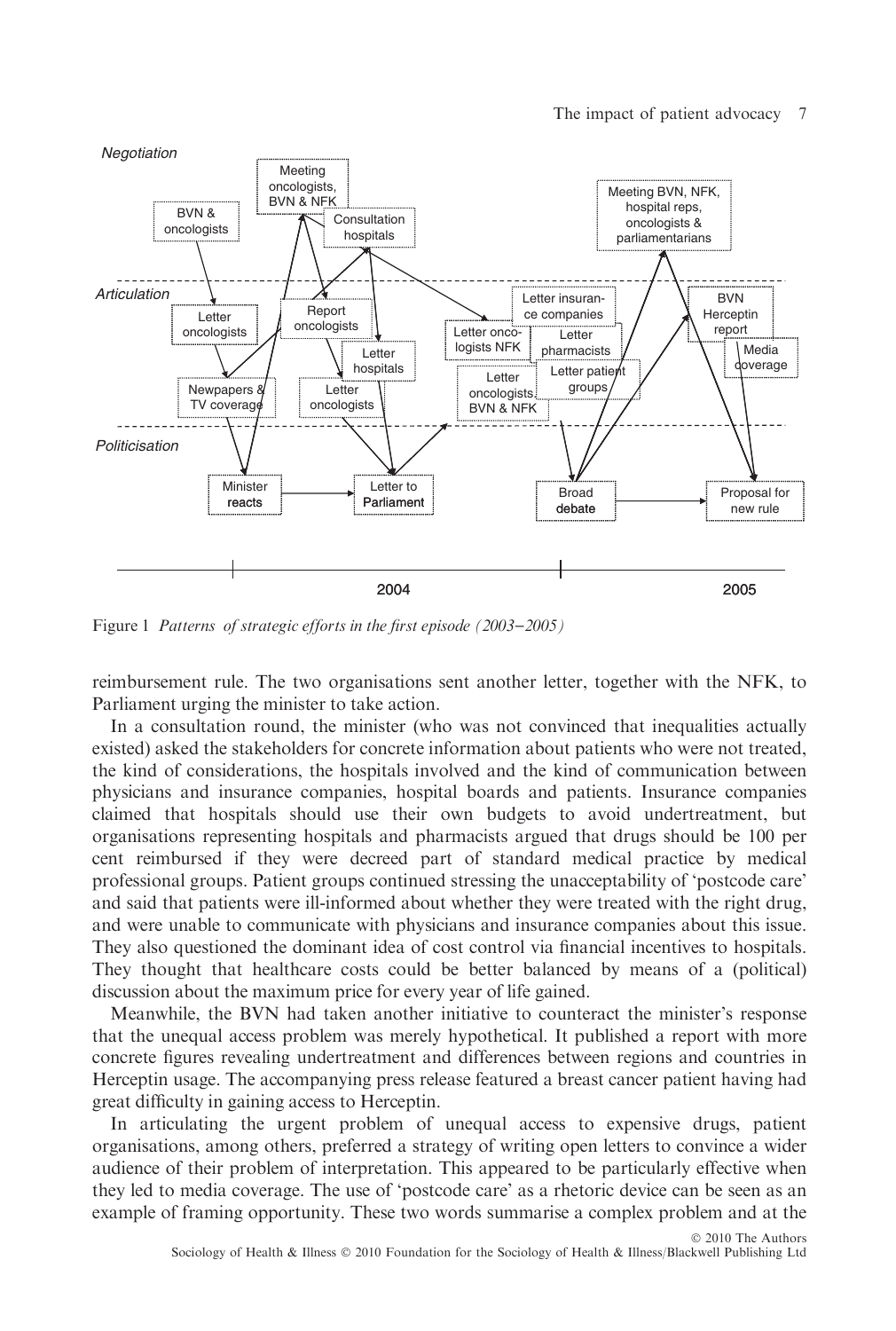same time augment the unfair aspect of it. The case of an individual patient used in a press release is another example. In terms of (intermediate) impact, problem awareness was achieved by employing such framing strategies.

A constraining characteristic of this framing, however, was that the dominant idea buttressing the policy monopoly that maintained the current reimbursement rule was hardly questioned and remained unaltered. Media are more interested in problematic cases and controversial quotes. Questioning the dominant idea would require a more ideological discussion with the minister of health (i.e. politicisation).

#### Negotiations

Negotiations are aimed at the sharing of frames by interdependent social groups. Although frame sharing can be a result of independent but similar articulation processes, it is often an intentional result of deliberate meetings. The open letter sent by organisations of oncologists was preceded by negotiations with BVN. They appeared to share problem interpretations. The joint letter urging the minister to take action was also preceded by negotiations. The BVN and the oncologists' organisations, together with the NFK and the patient organisation on Hodgkin's lymphoma, gathered together and negotiated how they could act collectively towards the minister. Negotiations thus contributed to collective articulation.

The consultation by a representative organisation of its constituency is a somewhat different example of negotiation between interdependent groups. This, for example, happened when the organisation representing Dutch hospitals conducted a survey of its members. Again, this survey preceded the articulation of their interpretation.

Negotiations are often devised to support the politicisation of issues. Parallel to the production of the BVN report on Herceptin, patient groups again engaged in a discussion with medical specialists, but this time also with hospital representatives and, crucially, a number of parliamentarians. The patient groups stated that the government did not guarantee accessibility, safety and quality of healthcare with the current regulation. Meanwhile, medical specialists argued that the profession's autonomy was under pressure, because physicians were put in a 'devilish dilemma', having to answer to both their patients and their hospital boards. These kinds of arguments would also feature in the subsequent parliamentary debate.

Negotiation is a strategy for social groups to compare their views and perspectives with those of others and to recruit supporters or collaborators for their action frames. Negotiation first contributed to linking patient organisations with organisations of medical specialists to articulate concerns together. Later, these groups succeeded in aligning hospital representatives and parliamentarians. As complementary strategies, articulation and negotiation both aided the politicisation of dominant ideas.

#### Politicisation

The issue was discussed in Parliament a couple of times. The first time, just after the broadcast of an influential current affairs television programme, the Health Minister was obliged to react. He said that hospitals should use their budgets for the administration of expensive drugs if necessary. He also sent a letter to Parliament in which he stated that the information provided by the advocating stakeholders lacked precision on concrete situations and figures of drugs that were not prescribed, on the position of hospital boards and on agreements between hospitals and insurance companies. Thus, in response to politicisation, he tried to depoliticise the problem. To the minister, the mere suggestion that the reimbursement situation *could* lead to unequal access was not sufficiently convincing. He did not intend to change the reimbursement procedures.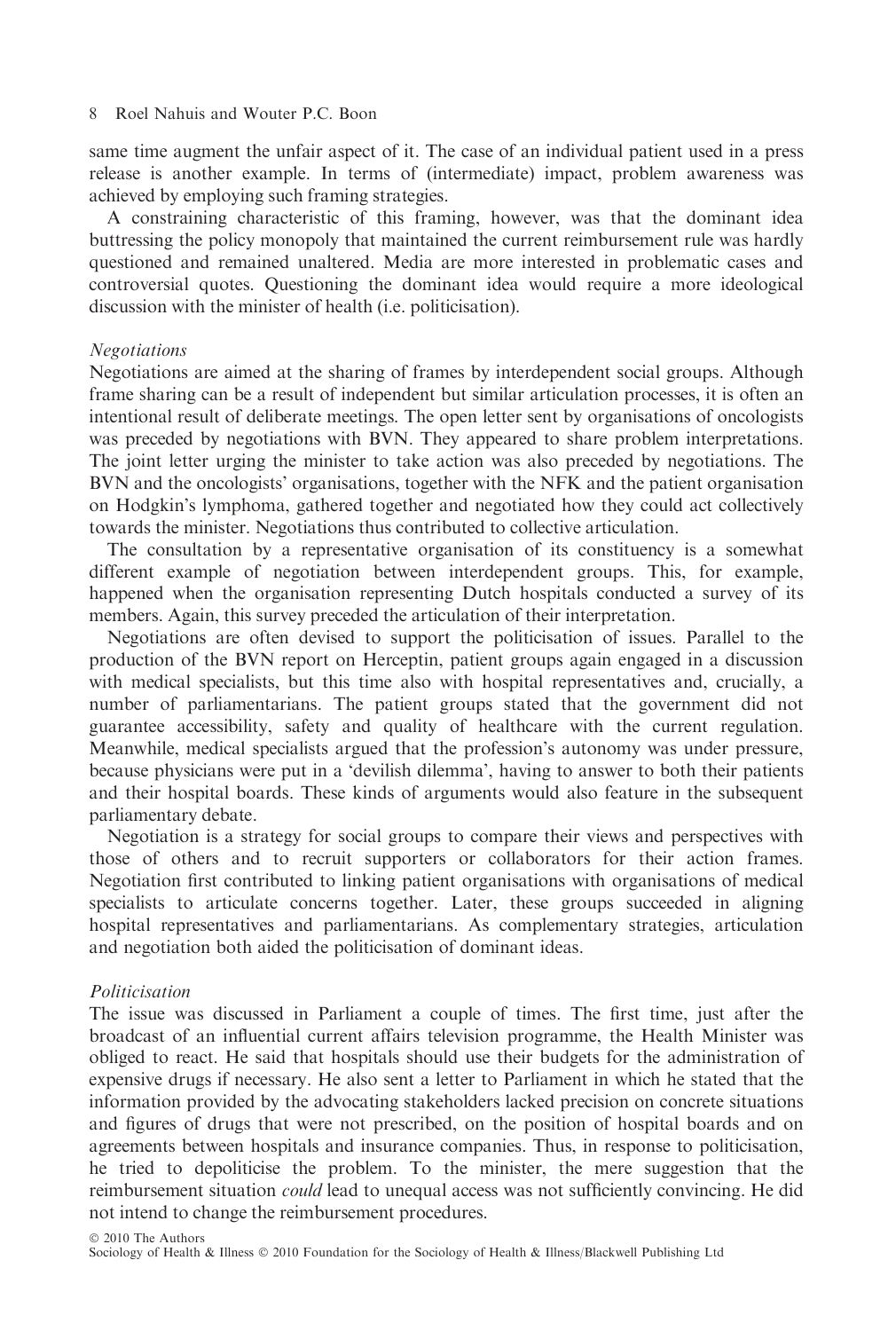Pressure continued to be exerted in Parliament. At the end of 2004, Parliament was to meet over health issues and many stakeholders, including representatives of medical specialists, patients and hospitals, had sent letters to articulate their views. Parliamentarians explicitly referred to the letters about the problems with expensive intramural drugs. The issues put forward were similar to those articulated by organisations of patients and medical specialists. The Health Minister reacted by saying that he was in favour of transparency, equality and autonomy, but at the same time he was still not convinced about the scope of the problem. Further investigation and consultation would be necessary. Nevertheless, a motion was accepted stating that the minister should devise a new reimbursement rule that would better guarantee equal access to expensive medicines and would relieve the dependency of physicians on the negotiation skills of their hospital boards.

The minister's subsequent proposal offered a partial solution. Hospitals, medical specialists, pharmacists, patient groups and a number of parliamentarians had jointly articulated their desire for 100 per cent reimbursement by insurance companies. The BVN report, with more concrete figures, had received much media coverage and led to two series of questions by parliamentarians to the minister. There was clear dissatisfaction among stakeholders as well as within Parliament. Only insurance companies thought that hospitals should also partially contribute. In spite of this dissatisfaction, the minister claimed that hospitals, physicians and the Health Inspectorate had not reported complaints about undertreatment during the consultation. For this reason the new proposal only comprised a fixed reimbursement percentage of 80 per cent for every hospital. The minister did not increase it to 100 per cent, because he wanted hospitals to strive for cost-effectiveness themselves. He thus offered a solution to the problem that many stakeholders had with the dominant idea of market-driven cost control, yet without dropping this idea itself.

Because parliamentarians are a vehicle for politicisation, they have been an important audience for articulation and an attractive negotiation ally in the struggle for reimbursement. Politicisation thus served to put the fear of health inequalities at the centre of the parliamentary debate. The minister was increasingly forced to change the reimbursement rule, but he managed to safeguard the dominant idea buttressing the established arrangement of responsibilities.

#### Episode one: results

In this first episode, the patient associations achieved an impact by means of correspondence with medical specialists, sending letters to Parliament, the production of a report on Herceptin undertreatment, striving for media coverage and the persuasion of parliamentarians. Coalitions were built when stakeholders actively negotiated a collective politicisation strategy, but also when various social groups articulated similar views. By these means, hospital representatives and parliamentarians joined forces. While the minister initially tried to depoliticise the issue by stating that the problem was very hypothetical, he could not maintain this position when facing an increasingly broad coalition of opponents. He finally came up with a solution with which hospitals would still feel an incentive to strive for cost-effectiveness. Since this was the buttressing idea, he solved the problem without affecting existing policy monopolies. Precisely for this reason, however, the issue was not settled definitively. The second episode discusses how patient groups continued their battle in the years to come.

# Episode two: losing the battle?

The second episode took place between 2006 and 2009. Patient organisations continued to strive for 100 per cent reimbursement for expensive drugs in general and Herceptin in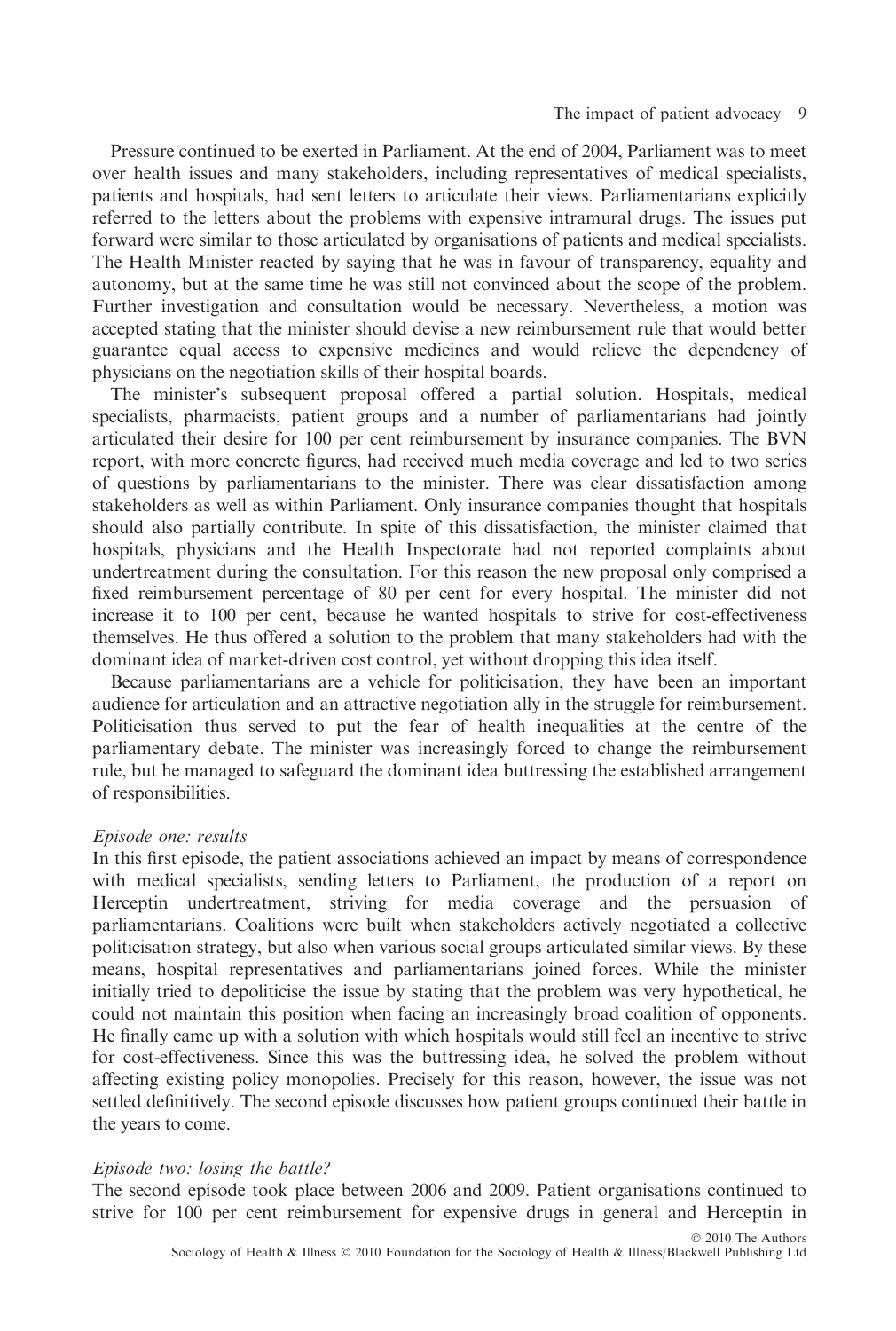particular. We discuss the different opportunity-framing strategies again under the headings of articulation, negotiation and politicisation (Figure 2).

# Articulation

The patient organisations were ambivalent about the new reimbursement rule. On the one hand, the rule confirmed that the prescription of expensive drugs on the list would be met with financing, and thus in principle saved the autonomy of physicians and the right of patients to receive adequate treatment. On the other hand, whether this actually happened still depended on decisions by physicians and hospitals, who continued to have an incentive to be economical in administering expensive drugs. In letters to the health ministry, the BVN warned that it might move towards the legal system or the media if access to Herceptin was again denied to eligible patients.

Meanwhile, the Health Inspectorate investigated claims of Herceptin undertreatment. On request, the BVN sent a letter containing 14 anonymous examples of women who had not received proper Herceptin treatment. However, in order to proceed with an official complaint, the inspectorate needed personal details of these women. Because the BVN – and other actors such as doctors – could not provide this privacy-sensitive information, the Health Inspectorate was not able to report evidence for the claims to the minister, resulting in de-articulation of the issue. The Health Inspectorate recommended patients to make formal complaints individually.

Because convincing the minister proved to be extremely difficult, different patient organisations had started working jointly on drafting advocacy reports. In February 2007, the BVN and the patient group on Kahler's disease (Contactgroep Kahler) released reports on the prescription and usage of Herceptin and Velcade, respectively. According to these,



Figure 2 Patterns of strategic efforts in the second episode  $(2006-2008)$ 

© 2010 The Authors

Sociology of Health & Illness © 2010 Foundation for the Sociology of Health & Illness/Blackwell Publishing Ltd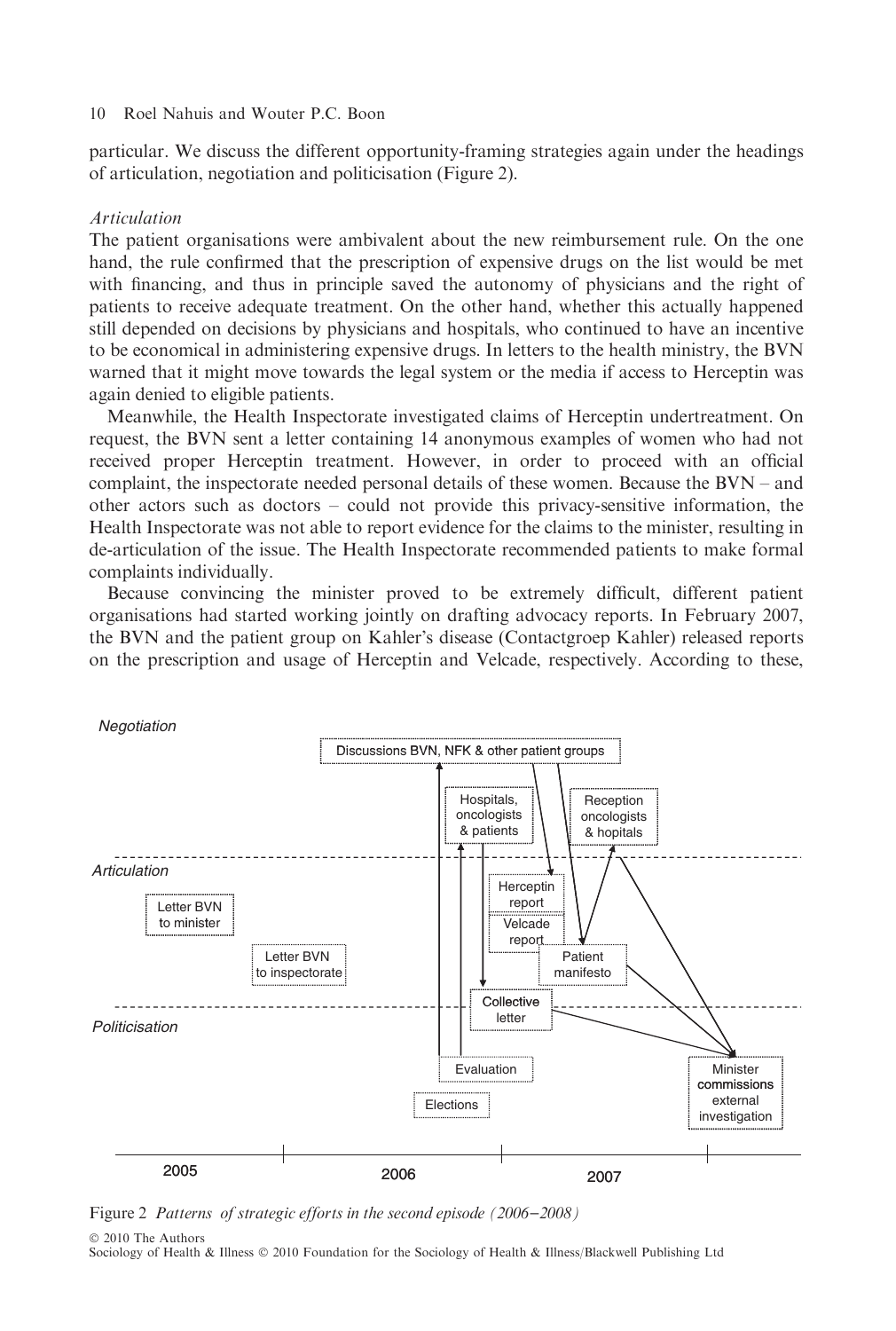undertreatment and differences between provinces and countries still prevailed. The patient organisations again claimed that expensive drugs should be 100 per cent reimbursed and that cost control in healthcare should be arranged differently. They had repeatedly suggested that a political debate could be initiated about the maximum costs per treatment per year, for example, based on the ultimate price of a saved year of life that society is willing to pay. This had not been common practice in the Dutch context so far.

The reports were immediately followed by a 'patient manifesto', published by the NFK in association with different groups of patients, physicians and pharmacists. The manifesto targeted the Dutch Parliament and claimed that unequal access to innovative drugs was a continuing threat despite new regulations. In an accompanying document, the mutual dependencies between stakeholders (i.e. medical specialists and hospital boards) were analysed, which explained why they were not eager to come forward with concrete figures and cases of undertreatment. The manifesto also reported that the problem of undertreatment was wider than hitherto recognised. In particular, drugs beneficial for children with cancer and patients with a rare type of cancer, or with complications, were not reimbursed, because these prescriptions did not comply with the requirements of the expensive drugs list. Another problem was that some diseases were treated in only a few specialised medical centres, causing a heavier financial burden for these centres if expensive drugs were used for treatment. The manifesto concluded that the government should seek a more structural solution to these problems and should not transfer them to hospitals that constantly had to make trade-offs between financing expensive drugs and, for example, nurse wages.

Articulation continued in the same vein as in the first episode. Patient organisations looked for publicity to create awareness and move parliamentarians to action. In terms of the object of articulation, the case became more articulated in its context. One aspect of this context is the mutual dependencies of stakeholders, making it difficult to present the concrete figures that could convince the minister. Another aspect of context was that other patient organisations faced similar problems. Instead of being the main problem, Herceptin undertreatment increasingly became articulated as one of several cases of reimbursement problems with expensive drugs. Different patient organisations started negotiating common strategies to challenge the dominant idea of market-driven cost control in healthcare.

# Negotiations

More than before, patient organisations aligned frames and collaborated to build a stronger case. A broad discussion group was formed by the NFK, including patient organisations working on breast cancer, rheumatism, Crohn's disease, Kahler's disease and asbestos cancer. In order to influence an after-one-year evaluation of the new reimbursement procedures and the upcoming elections, this group discussed possibilities of producing a new lobby document in the autumn of 2007. They decided that the collected data were not yet sufficient to substantiate a critical report before the elections, but they might be for the evaluation in early 2008. By then, some of the patient organisations struggled to collect their data for several reasons. Only data on breast cancer and Kahler's disease were included in the published report and a press release. The co-publication of the two reports and the patient manifesto were important outcomes of these negotiation processes.

In addition, the reception of these reports showed that the coalition was even broader. The hospital representative organisation and the umbrella organisation of medical specialists' groups reacted in favour of the claims and viewpoints.

Negotiation is a strategy to foster frame alignment. Patient organisations realised that they could make a stronger case together. They not only encouraged each other to write case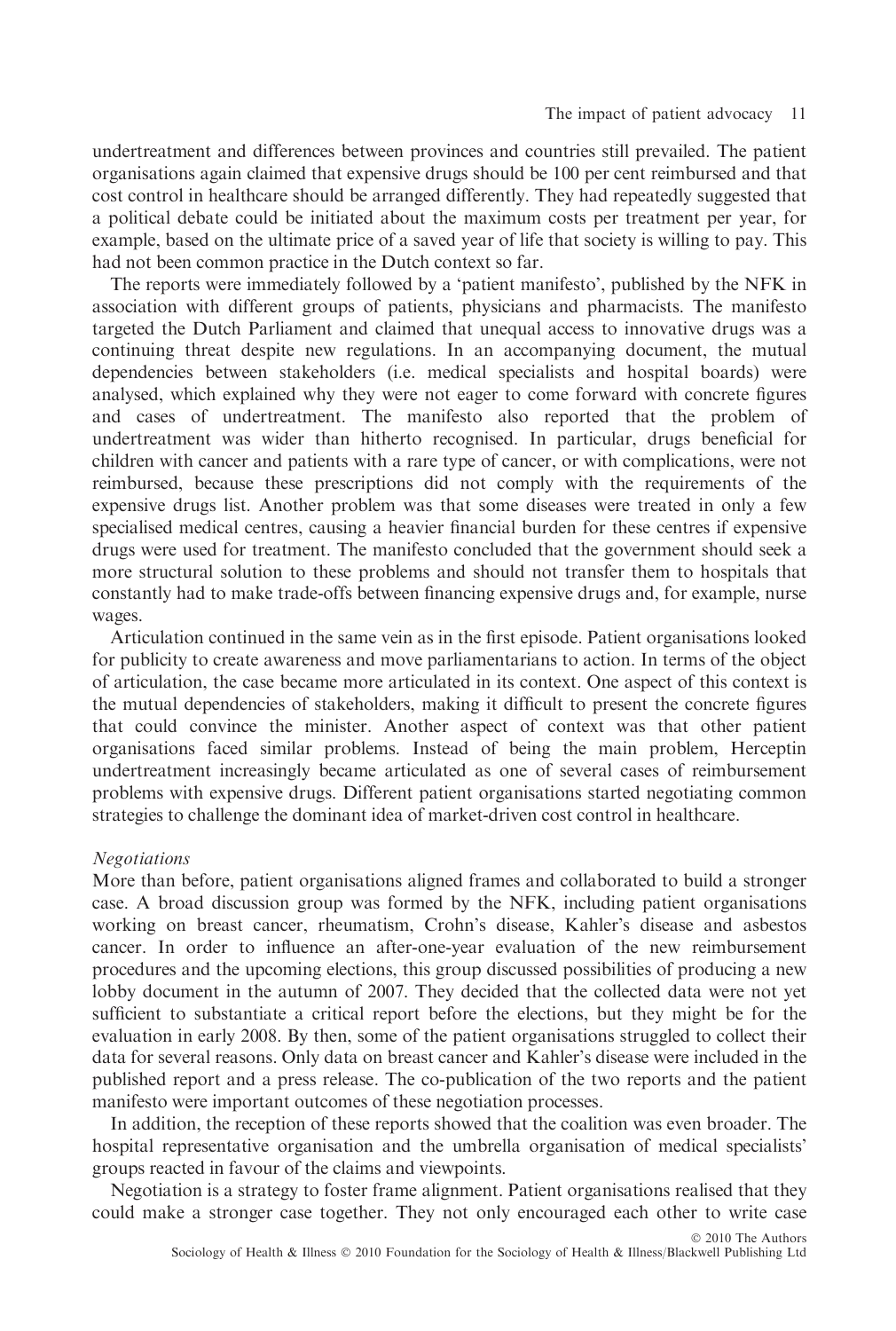reports, but also made a collective effort by producing a patient manifesto based on several broad discussions in which organisations exchanged experiences and viewpoints. However, despite this collective effort and the support of other stakeholders, the patient organisations failed to foster the re-politicisation of an, in their eyes, 'untenable' situation.

# Politicisation

The patient organisations' case reports and manifesto were meant to influence the formal after-one-year evaluation of the new reimbursement rule. However, this evaluation was presented earlier and had a positive tone. The minister claimed to be satisfied especially because the Health Inspectorate had only received a few complaints about the reimbursement and prescription of expensive medicines, which all led to acceptable solutions. While the patient organisations were explaining why it was impossible to present the kind of evidence desired by the minister, the minister used the relative absence of such evidence as an argument for a positive evaluation. He again depoliticised the issue. This becomes even clearer when considering the responses to the evaluation in the wider societal arena. The hospital representative organisation rephrased the conclusion as an inappropriate 'good news' message. It sent a letter together with four organisations of medical specialists and three patient organisations (following negotiation). Apart from articulating their interpretation, they claimed that they should have been involved in the evaluation. The patient manifesto presented two months later substantiated this claim on behalf of patient organisations.

The new Health Minister reacted to the manifesto by sending a letter to Parliament conveying almost the same message as his predecessor. He stated that the ministry could not find sufficient evidence of undertreatment. The minister specifically commented on the Herceptin and Velcade reports: they still did not make sufficiently clear what the reasons behind the presumed undertreatment were. It could have been tight hospital budgets but other reasons were equally possible. For these reasons, the minister decided to commission an external investigation only to map the considerations and reasons behind decisions made in hospitals about access to and treatment with expensive medicines. This investigation ran for more than a year until mid-2009. In the meantime the issue was pigeonholed and parliamentarians focused their attention on related matters, such as extramural reimbursement and the revision of the hospital financing system. In dealing with these other matters, it seems that not only has the problem of expensive drugs in hospitals become obsolete but also that strongly embedded ideas buttressing the policy monopoly also dominated the direction in which solutions for other policy issues were sought.

In arenas where such ideas could be politicised in principle, patient advocacy efforts might lead to impacts on public policy. One condition is that the action frame of patient organisations is aligned with frames of powerful groups within these political arenas. However, there was hardly any debate in Parliament following the evaluation and the patient manifesto. The positive evaluation as a first attempt to depoliticise the issue only raised a dispute in the wider societal arena. The second attempt seems to have settled the policy monopoly definitively. The investigation into hospital finances was exclusively focused on individual considerations and decisions of patients, physicians and boards in hospitals, not on health policy in a broader sense. These problems might indeed be solved without changing basic policies and core ideas. Moreover, because of the interrelatedness of financing problems, dominant ideas provided orientations to solve other problems as well. Although the investigation is still under research it looks like the patient organisations have lost their battle.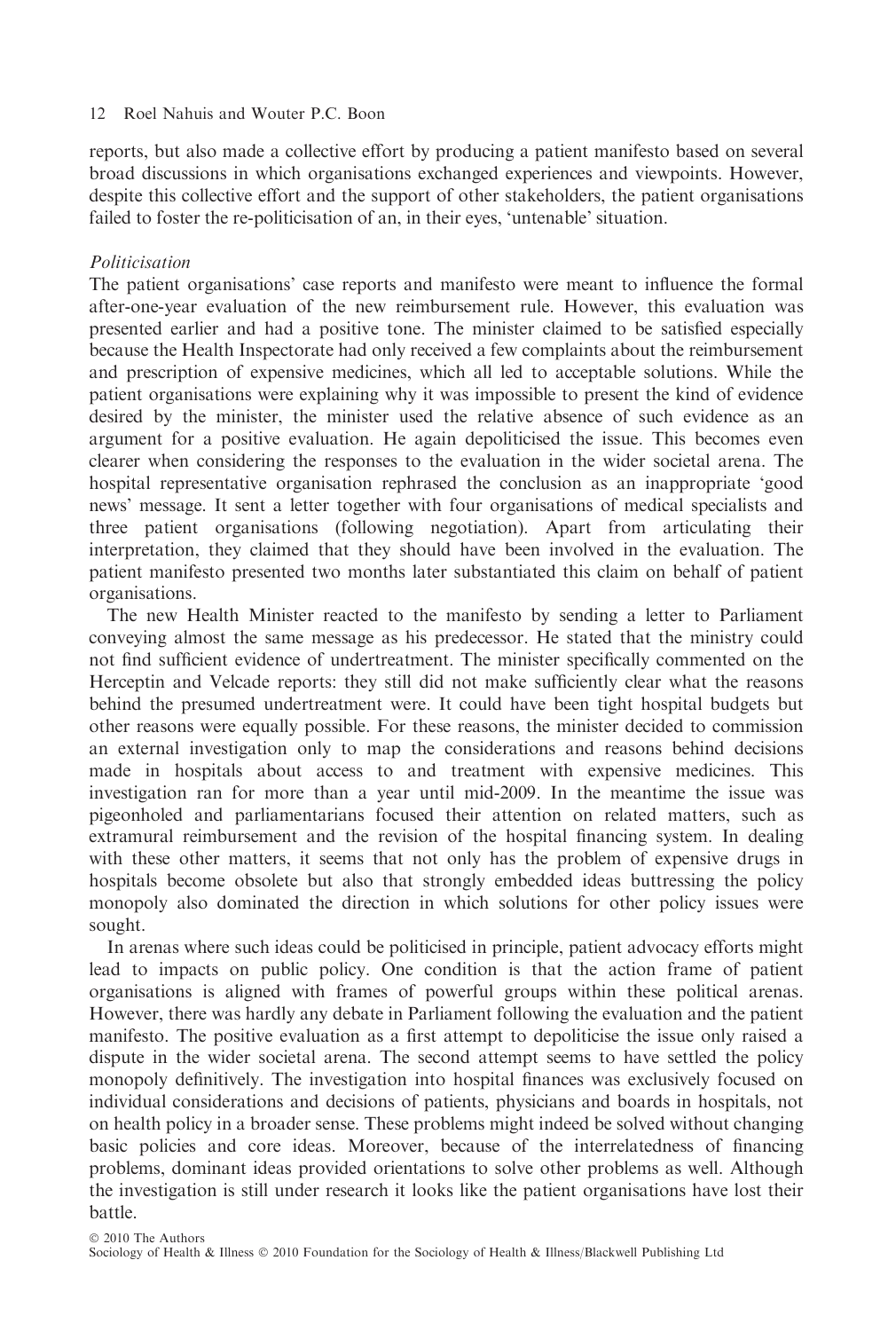# Episode two: results

In this second episode, the most important impacts resulted from the collaboration of several patient organisations. This enabled them to articulate undertreatment with expensive medicines as a problem in multiple disease areas and embedded in a problematic division of responsibilities. However, repeatedly articulated interpretations were depoliticised before leading to an impact on policy. The dominant idea that healthcare cost control is the responsibility of insurers and hospitals contained such interpretations.

# **Conclusions**

In this article we described advocacy efforts in the context of decision-making on the reimbursement of expensive drugs in the Netherlands. These discussions ran over the course of several years and were subdivided by two episodes. They were characterised by a variety of arenas, agendas and strategies to frame these as political opportunities for patient advocacy. The concept of framing political opportunities highlights that opportunities are not just presented, but need to be constructed and actively given shape.

This paper aims to make two contributions to the literature. First, advocacy discourses were analysed in a systematic and structured way in order to describe and explain policyrelated debates and discussions pertaining to multiple stakeholders, frames and arenas. The case study of Herceptin reimbursement advocacy shows that the Dutch Breast Cancer Association (BVN) was successful in putting the problem of unequal prescription of Herceptin on the agenda in various arenas, but failed to convince the dominant actors that the source of the problem is the dominant idea that healthcare cost reduction is a medical responsibility instead of a political one. In the first episode, the patient organisations successfully articulated and politicised the problem and put it on the agenda of the politicians by joining forces with medical specialist groups and other professional representative organisations. Moreover, they supported their advocacy efforts and coalition building by producing facts and figures of their own. Parliament and the Health Minister could not ignore these signals, although the Health Minister came up with a different solution than envisioned by other stakeholders. In the second episode the patient groups hardly influenced the problem definition and dominant ideas because, even though they negotiated common strategies in a broad coalition, the kinds of arguments that were articulated did not essentially differ from those articulated in the first episode and were partially assimilated by the new reimbursement rule. A complementary reason is that the 2007 elections were less of a window of opportunity than was hoped for. These had not resulted in a radically new balance of power, which might have been more favourable for patients' arguments. On the contrary, other parliamentary debates, such as those leading to a new health insurance system and a new hospital funding scheme, rather proved to reinforce the existing policy monopoly and its buttressing ideas. Patient groups had little opportunity to link up with these debates.

Second, we aimed to reveal patterns in patient involvement and impact. The concept of opportunity-framing strategies offers an informative perspective on the effectiveness of patient advocacy. Our analysis suggests that articulation and negotiation are stepping stones to the politicisation of issues. Because patient organisations often fight for specific and partial interests, they are hardly ever in a dominant position. Their advocacy efforts take place in different arenas with heterogeneous actors and interests. In this case, strategies employed by patient groups, such as shared agenda building and producing facts and figures, had a considerable impact on other stakeholders. These impacts of articulation and negotiation in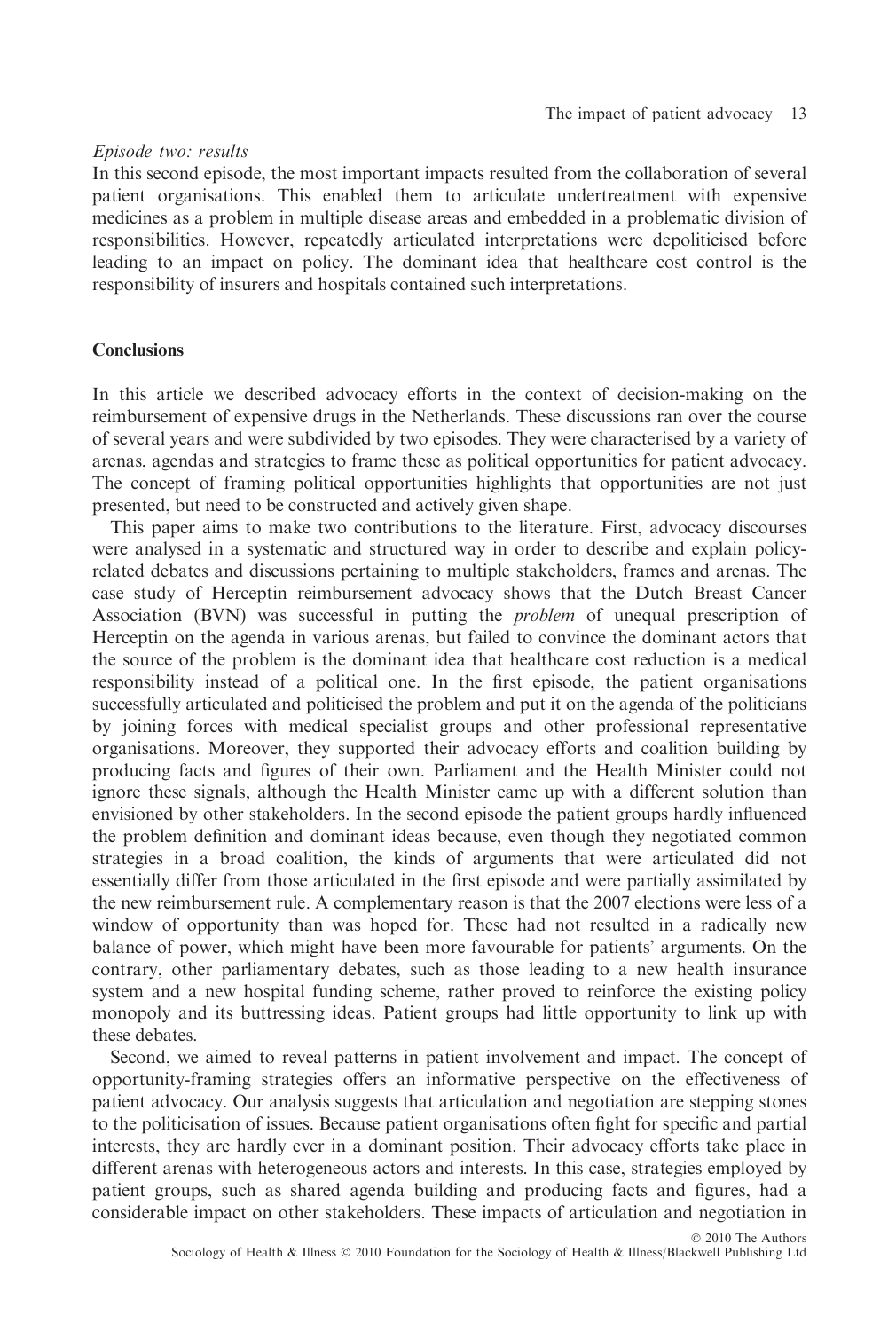turn aided the politicisation of the issue. However, the final impact on reimbursement procedures was only partially achieved in the first episode and not at all in the second due to depoliticising strategies based on the persistent dominance of a market agenda for cost control in healthcare.

Address for correspondence: Roel Nahuis, Department of Innovation Studies, Utrecht University, PO Box 80115, 3508 TC Utrecht, The Netherlands e-mail: nahuis@zonnet.nl

# **References**

- Baggott, R., Allsop, J. and Jones, K. (2004) Speaking for Patients and Carers: Health Consumer Groups and the Policy Process. Basingstoke: Palgrave Macmillan.
- Baumgartner, F.M. and Jones, B.D. (1993) Agendas and Instability in American Politics. Chicago, IL: The University of Chicago Press.
- Baumgartner, F.M. and Jones, B.D. (2002) Policy Dynamics. Chicago, IL: The University of Chicago Press.
- Benford, R.D. and Snow, D.A. (2000) Framing processes and social movements: an overview and assessment, Annual Review of Sociology, 26, 611–39.
- Bijker, W.E. (1995) Of Bicycles, Bakelites, and Bulbs. Toward a Theory of Sociotechnical Change. Cambridge, MA: The MIT Press.
- Blume, S.S. (1997) The rhetoric and counter-rhetoric of a 'bionic' technology, Science, Technology and Human Values, 22, 1, 31–56.
- Bonnet, D., Callon, M., De Pouvourville, G. and Rabeharisoa, V. (1998) Avant-propos, Sciences Sociales et Santé, 16, 3, 5–15.
- Boon, W.P.C., Moors, E.H.M., Kuhlmann, S. and Smits, R.E.H.M. (2008) Demand articulation in intermediary organisations. The case of orphan drugs in the Netherlands, Technological Forecasting and Social Change, 75, 5, 644–71.
- Brown, P. and Zavestoski, S. (2004) Social movements in health: an introduction, Sociology of Health and Illness, 26, 6, 679–94.
- Callon, M. (1986) Some elements of a sociology of translation: domestication of the scallops and the fishermen of St Brieuc Bay. In Law, J. (ed.) Power, Action and Belief: A New Sociology of Knowledge? London: Routledge.
- Caron-Flinterman, J.F., Broerse, J.E.W. and Bunders, J.F.G. (2005) The experiential knowledge of patients: a new resource for biomedical research, Social Science and Medicine, 60, 11, 2575–84.
- Epstein, S. (1995) The construction of lay expertise: AIDS activism and the forging of credibility in the reform of clinical trials, Science, Technology and Human Values, 20, 4, 408–37.
- Epstein, S. (1997) Activism, drug regulation, and the politics of therapeutic evaluation in the AIDS era: a case study of ddC and the 'surrogate markers' debate, Social Studies of Science, 27, 5, 691–726.
- Epstein, S. (2008) Patient groups and health movement. In Hackett, E.J., Amsterdamska, O., Lynch, M. and Wajcman, J. (eds) The Handbook of Science and Technology Studies. Cambridge, MA: MIT Press.
- Gamson, W.A. and Meyer, D.S. (1996) Framing political opportunity. In McAdam, D., McCarthy, J.D. and Zald, M.N. (eds) Comparative Perspectives on Social Movement: Political Opportunities, Mobilizing Structures, and Cultural Framing. Cambridge: Cambridge University Press.
- Hess, D.J. (2004) Health, the environment and social movements, Science as Culture, 13, 4, 421–27.
- Hess, D., Breyman, S., Campbell, N. and Martin, B. (2008) Science, technology, and social movements. In Hackett, E.J., Amsterdamska, O., Lynch, M. and Wajcman, J. (eds) The Handbook of Science and Technology Studies. 3rd Edition. London: The MIT Press.

© 2010 The Authors

Sociology of Health & Illness © 2010 Foundation for the Sociology of Health & Illness/Blackwell Publishing Ltd